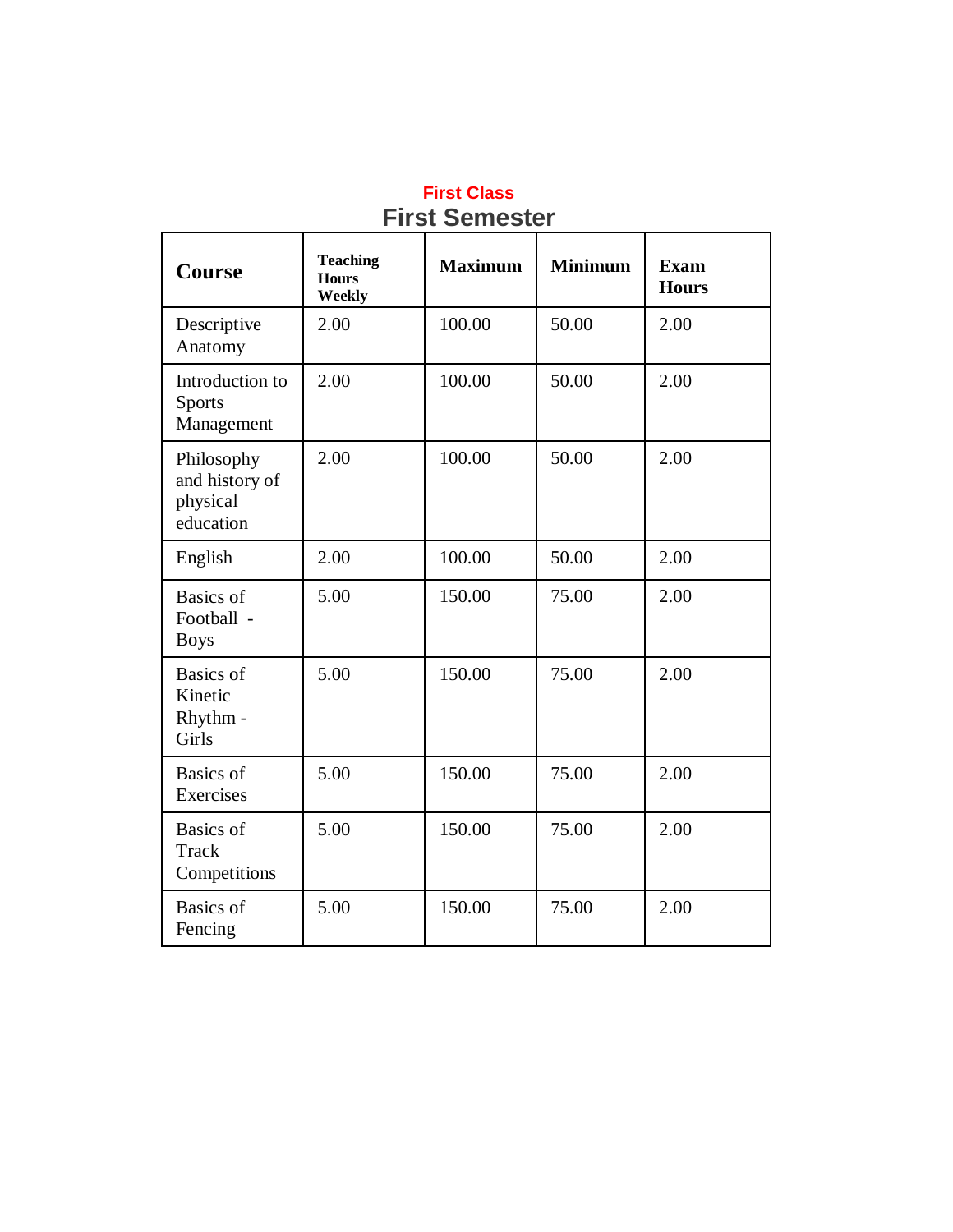| <b>Course</b>                                         | <b>Teaching</b><br><b>Hours</b><br>Weekly | <b>Maximum</b> | <b>Minimum</b> | <b>Exam</b><br><b>Hours</b> |
|-------------------------------------------------------|-------------------------------------------|----------------|----------------|-----------------------------|
| Human<br>Physiology                                   | 2.00                                      | 100.00         | 50.00          | 2.00                        |
| Applied<br><b>Statistics</b>                          | 2.00                                      | 100.00         | 50.00          | 2.00                        |
| Principles of<br>kinetics                             | 2.00                                      | 100.00         | 50.00          | 2.00                        |
| Principles of<br>Teaching                             | 2.00                                      | 100.00         | 50.00          | 2.00                        |
| Introduction to<br>Sport<br>Psychology                | 2.00                                      | 100.00         | 50.00          | 2.00                        |
| <b>Basics</b> of<br>Volleyball                        | 5.00                                      | 150.00         | 75.00          | 2.00                        |
| <b>Basics</b> of<br>Wrestling -<br><b>Boys</b>        | 5.00                                      | 150.00         | 75.00          | 2.00                        |
| <b>Basics</b> of<br>Rhythmic<br>Gymnastics -<br>Girls | 5.00                                      | 150.00         | 75.00          | 2.00                        |
| <b>Basics</b> of<br>Swimming                          | 5.00                                      | 150.00         | 75.00          | 2.00                        |
| <b>Basics of Bats</b><br>Games                        | 5.00                                      | 150.00         | 75.00          | 2.00                        |
| Human Rights                                          | 2.00                                      | 50.00          | 25.00          | 2.00                        |
| Summer<br>Training                                    | 1.00                                      |                |                |                             |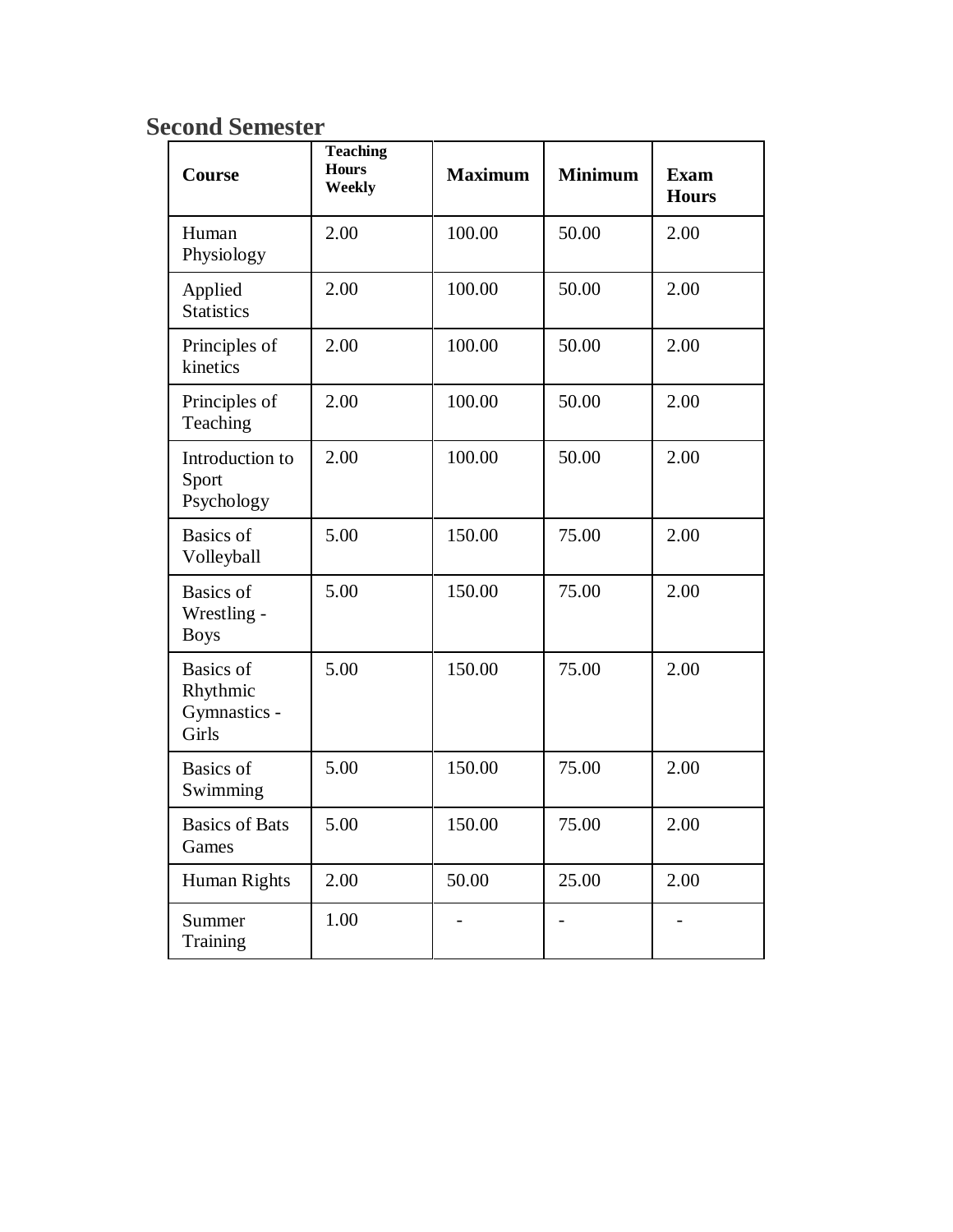#### **Second Class**

| <b>Course</b>                                           | <b>Teaching</b><br><b>Hours Weekly</b> | <b>Maximum</b> | <b>Minimum</b> | <b>Exam</b><br><b>Hours</b> |
|---------------------------------------------------------|----------------------------------------|----------------|----------------|-----------------------------|
| Sport<br>Physiology (1)                                 | 2.00                                   | 100.00         | 50.00          | 2.00                        |
| Principles of<br>Athletic<br>Training                   | 2.00                                   | 100.00         | 50.00          | 2.00                        |
| <b>Basics</b> of<br>Physical<br>Education<br>Curriculum | 2.00                                   | 100.00         | 50.00          | 2.00                        |
| Computer                                                | 3.00                                   |                |                | -                           |
| <b>Basics</b> of<br>Gymnastics                          | 5.00                                   | 150.00         | 75.00          | 2.00                        |
| <b>Basics</b> of<br><b>Basketball</b>                   | 5.00                                   | 150.00         | 75.00          | 2.00                        |
| <b>Basics</b> of<br><b>Martial Arts</b>                 | 5.00                                   | 150.00         | 75.00          | 2.00                        |
| <b>Basics</b> of<br>Weight<br>Lifting-Boys              | 5.00                                   | 150.00         | 75.00          | 2.00                        |
| <b>Basics</b> of<br>Kinetic<br>Rhythm - Girls           | 5.00                                   | 150.00         | 75.00          | 2.00                        |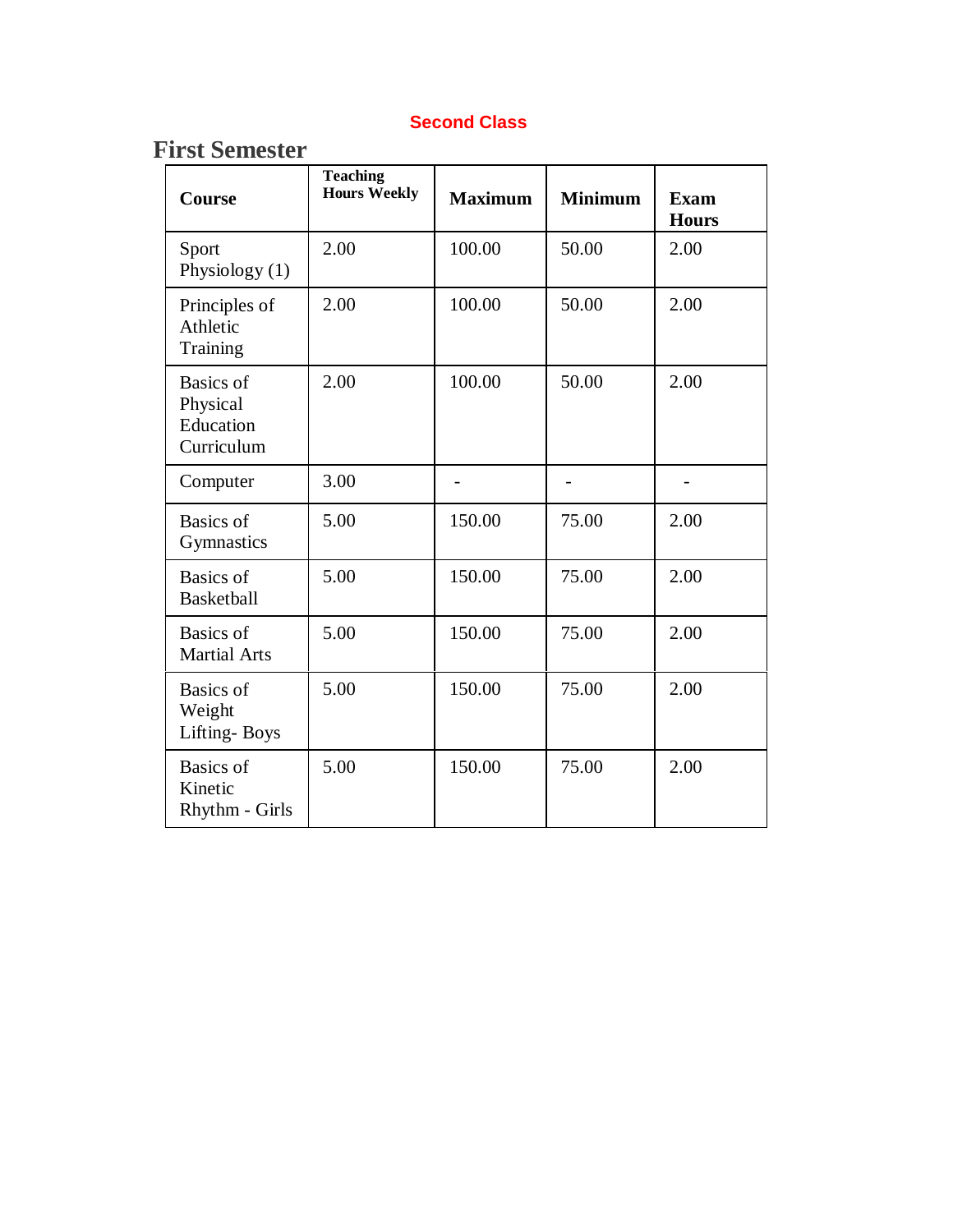| Course                                  | <b>Teaching</b><br><b>Hours Weekly</b> | <b>Maximum</b> | <b>Minimum</b> | <b>Exam</b><br><b>Hours</b> |
|-----------------------------------------|----------------------------------------|----------------|----------------|-----------------------------|
| Functional<br>Anatomy                   | 2.00                                   | 100.00         | 50.00          | 2.00                        |
| Principles of<br>Athletic<br>Recreation | 2.00                                   | 100.00         | 50.00          | 2.00                        |
| Sport and<br>Community<br>Health        | 2.00                                   | 100.00         | 50.00          | 2.00                        |
| Computer                                | 3.00                                   | 20.00          | 100.00         | 2.00                        |
| Basics of<br>Handball                   | 5.00                                   | 150.00         | 75.00          | 2.00                        |
| Basics of<br><b>Boxing - Boys</b>       | 5.00                                   | 150.00         | 75.00          | 2.00                        |
| Kinetic Arts -<br>Girls                 | 5.00                                   | 150.00         | 75.00          | 2.00                        |
| <b>Basics of Field</b><br>Competitions  | 5.00                                   | 150.00         | 75.00          | 2.00                        |
| <b>Basics</b> of<br>Hockey              | 5.00                                   | 150.00         | 75.00          | 2.00                        |

#### **Third Class**

| <b>Course</b>                                         | <b>Teaching</b><br><b>Hours</b><br>Weekly | <b>Maximum</b> | <b>Minimum</b> | Exam<br><b>Hours</b> |
|-------------------------------------------------------|-------------------------------------------|----------------|----------------|----------------------|
| Methods of<br>Teaching<br>Physical<br>Education $(1)$ | 4.00                                      | 200.00         | 100.00         | 3.00                 |
| Physical<br><b>Education</b> and<br>Camps<br>Programs | 2.00                                      | 100.00         | 50.00          | 2.00                 |
| <b>Physical Fitness</b>                               | 4.00                                      | 150.00         | 75.00          | 2.00                 |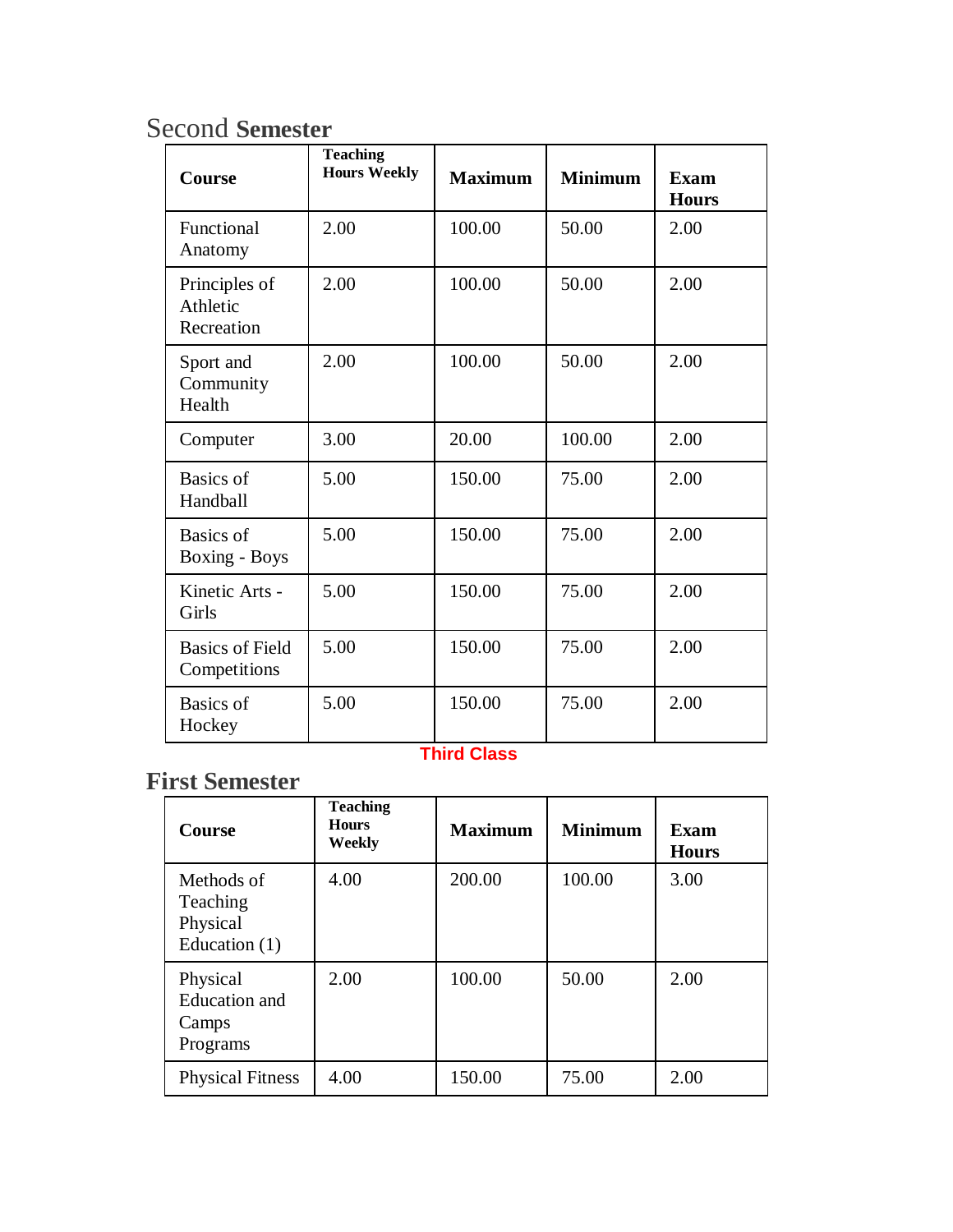| Management of<br><b>Sports</b><br>Competitions                 | 2.00 | 100.00 | 50.00  | 2.00 |
|----------------------------------------------------------------|------|--------|--------|------|
| Sport<br>Psychology                                            | 2.00 | 100.00 | 50.00  | 2.00 |
| Optional $(1)$ :<br>Teaching Team<br><b>Sports</b>             | 6.00 | 200.00 | 100.00 | 2.00 |
| Optional (2) :<br>Teaching<br>Individual<br><b>Sports</b>      | 6.00 | 200.00 | 100.00 | 2.00 |
| <b>Training Skills</b><br>& Internal<br>Practical<br>Education | 4.00 | 150.00 | 75.00  | 2.00 |

| Course                                              | <b>Teaching</b><br><b>Hours</b><br>Weekly | <b>Maximum</b> | <b>Minimum</b> | <b>Exam</b><br><b>Hours</b> |
|-----------------------------------------------------|-------------------------------------------|----------------|----------------|-----------------------------|
| Aids & Athletic<br>Devices                          | 4.00                                      | 150.00         | 75.00          | 2.00                        |
| Leadership in<br><b>Sports</b>                      | 2.00                                      | 100.00         | 50.00          | 2.00                        |
| Injuries & First<br>Aids                            | 4.00                                      | 150.00         | 75.00          | 2.00                        |
| Basics of<br>Evaluation in<br>Physical<br>Education | 2.00                                      | 100.00         | 50.00          | 2.00                        |
| Raising<br>strength                                 | 2.00                                      | 100.00         | 50.00          | 2.00                        |
| Optional (3):<br>Teaching Team<br><b>Sports</b>     | 6.00                                      | 200.00         | 100.00         | 2.00                        |
| Optional (4):<br>Teaching                           | 6.00                                      | 200.00         | 100.00         | 2.00                        |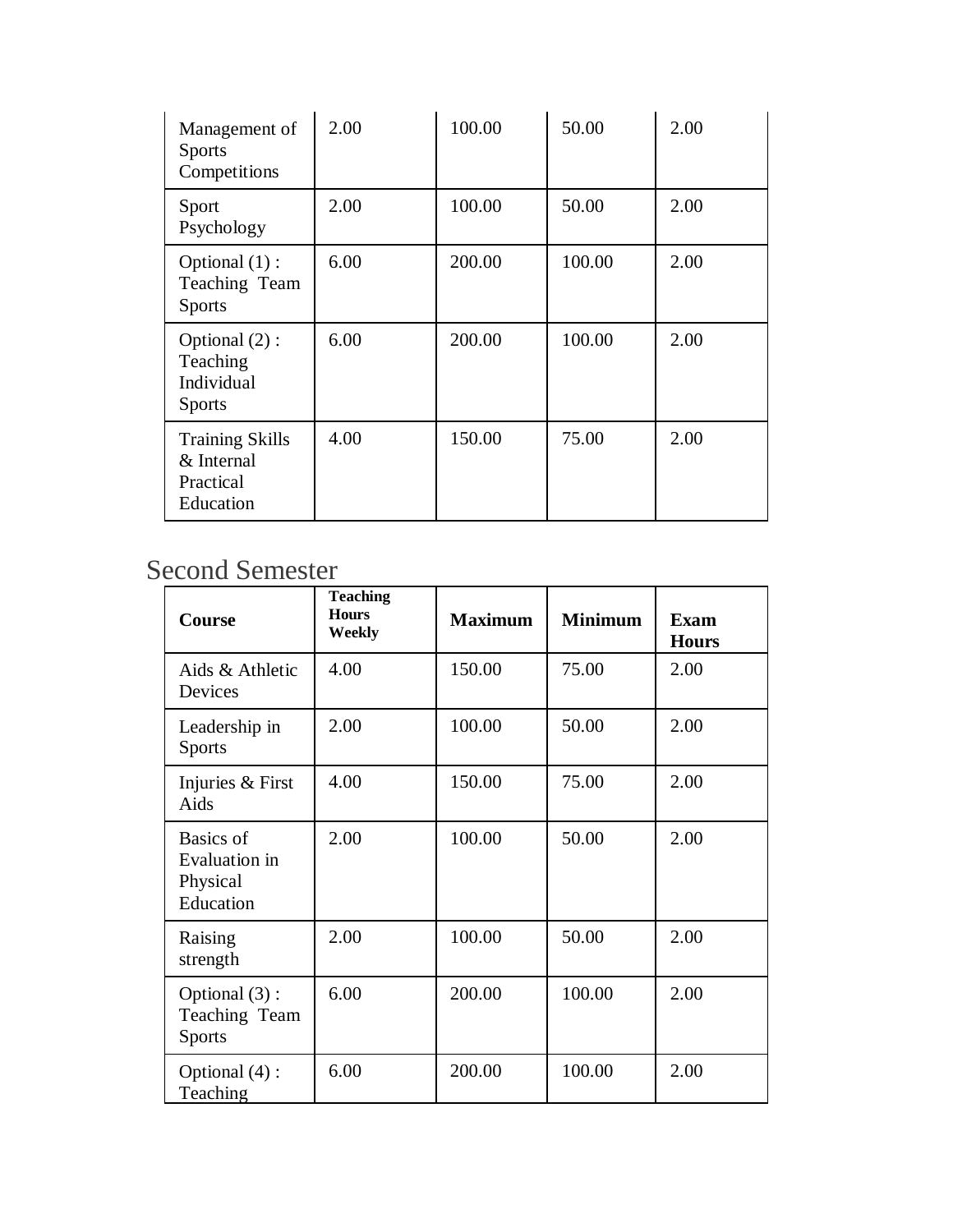| Individual<br><b>Sports</b>                  |      |        |       |  |
|----------------------------------------------|------|--------|-------|--|
| <b>Field Training</b><br>for School<br>Sport | 4.00 | 100.00 | 60.00 |  |

#### **First Semester**

| <b>Course</b>                                                      | <b>Teaching</b><br><b>Hours</b><br>Weekly | <b>Maximum</b> | <b>Minimum</b> | <b>Exam</b><br><b>Hours</b> |
|--------------------------------------------------------------------|-------------------------------------------|----------------|----------------|-----------------------------|
| Curricula of<br>Physical<br>Education                              | 4.00                                      | 200.00         | 100.00         | 3.00                        |
| Comparative<br><b>Education</b> and<br>Education<br><b>Systems</b> | 2.00                                      | 100.00         | 50.00          | 2.00                        |
| Scientific<br>Research of<br>Athletic<br>Management<br>Problems    | 2.00                                      | 100.00         | 50.00          | 2.00                        |
| Principles of<br>Kinetic Analysis                                  | 4.00                                      | 150.00         | 75.00          | 2.00                        |
| Kinetic Learning                                                   | 2.00                                      | 100.00         | 50.00          | 2.00                        |
| Optional (5):<br>Teaching Team<br><b>Sports</b>                    | 6.00                                      | 200.00         | 100.00         | 2.00                        |
| Optional (6):<br>Teaching<br><b>Individual Sports</b>              | 6.00                                      | 200.00         | 100.00         | 2.00                        |
| <b>Field Training</b><br>for School Sport                          | 4.00                                      |                |                |                             |

| <b>Teaching</b><br><b>Hours</b><br><b>Course</b><br>Weekly | <b>Maximum</b> | <b>Minimum</b> | <b>Exam</b> |
|------------------------------------------------------------|----------------|----------------|-------------|
|------------------------------------------------------------|----------------|----------------|-------------|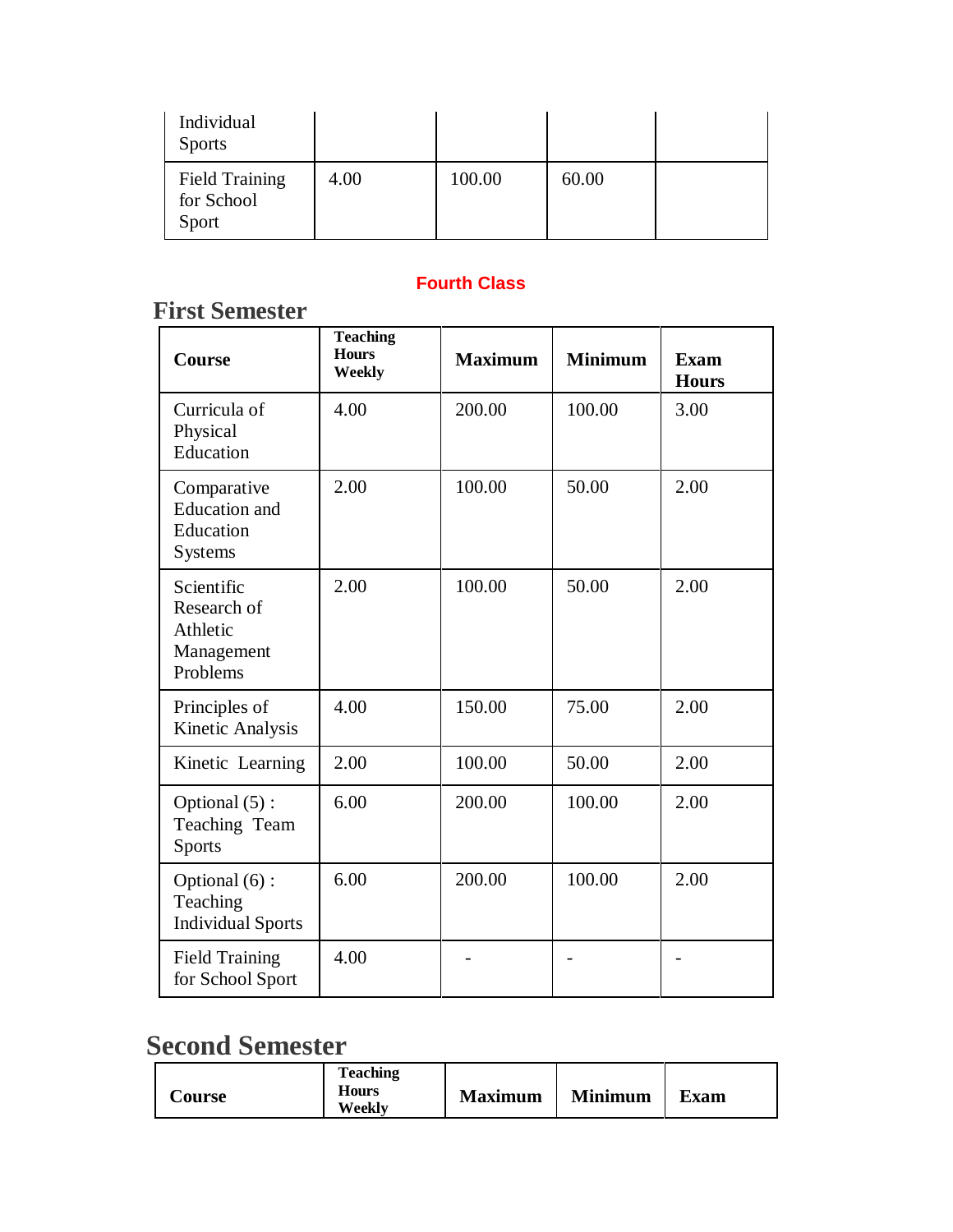|                                                         |      |        |        | <b>Hours</b> |
|---------------------------------------------------------|------|--------|--------|--------------|
| Methods of<br><b>Teaching Physical</b><br>Education (2) | 2.00 | 100.00 | 50.00  | 2.00         |
| Curricula of Scout                                      | 4.00 | 150.00 | 75.00  | 2.00         |
| Principles of<br>Beginners'<br>Training                 | 2.00 | 100.00 | 50.00  | 2.00         |
| Kinetic Education                                       | 4.00 | 200.00 | 100.00 | 3.00         |
| Nutrition for<br>Athletes                               | 2.00 | 100.00 | 50.00  | 2.00         |
| Optional (7):<br>Teaching Team<br><b>Sports</b>         | 6.00 | 200.00 | 100.00 | 2.00         |
| Optional (8):<br>Teaching<br><b>Individual Sports</b>   | 6.00 | 200.00 | 100.00 | 2.00         |
| Field Training for<br><b>School Sport</b>               | 4.00 | 200.00 | 100.00 |              |

# **Department: Teaching Physical Education**

#### **Third Class**

| Course                                                | <b>Teaching</b><br><b>Hours</b><br>Weekly | <b>Maximum</b> | <b>Minimum</b> | <b>Exam</b><br><b>Hours</b> |
|-------------------------------------------------------|-------------------------------------------|----------------|----------------|-----------------------------|
| Methods of<br>Teaching<br>Physical<br>Education $(1)$ | 4                                         | 200            | 100            | 3                           |
| Physical<br>Education<br>Programs                     | $\overline{2}$                            | 100            | 50             | $\overline{2}$              |
| <b>Physical Fitness</b>                               | 4                                         | 150            | 75             | າ                           |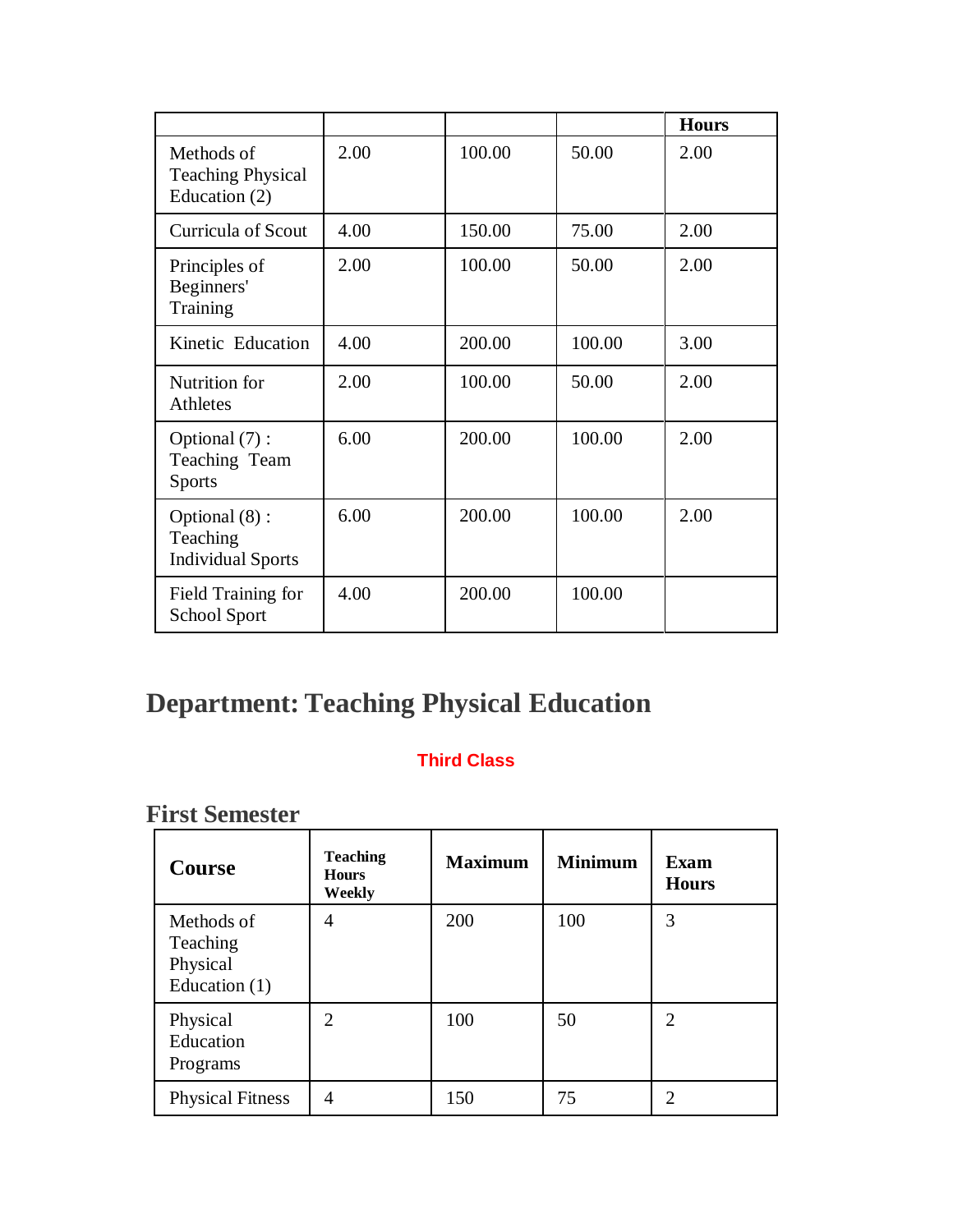| Management of<br><b>Sports</b><br>Competitions                 | $\overline{2}$ | 100 | 50  | $\overline{2}$ |
|----------------------------------------------------------------|----------------|-----|-----|----------------|
| Sport<br>Psychology                                            | $\overline{2}$ | 100 | 50  | $\overline{2}$ |
| Optional (1)<br>:Teaching Team<br><b>Sports</b>                | 6              | 200 | 100 | $\overline{2}$ |
| Optional (2)<br>:Teaching<br>Individual<br><b>Sports</b>       | 6              | 200 | 100 | $\overline{2}$ |
| <b>Training Skills</b><br>& Internal<br>Practical<br>Education | 4              | 150 | 75  | $\overline{2}$ |

| <b>Course</b>                                              | <b>Teaching</b><br><b>Hours</b><br>Weekly | <b>Maximum</b> | <b>Minimum</b> | <b>Exam</b><br><b>Hours</b> |
|------------------------------------------------------------|-------------------------------------------|----------------|----------------|-----------------------------|
| Aids & Athletic<br>Devices                                 | 4                                         | 150            | 75             | $\overline{2}$              |
| Leadership in<br><b>Sports</b>                             | $\overline{2}$                            | 100            | 50             | $\overline{2}$              |
| Injuries & First<br>Aids                                   | $\overline{A}$                            | 150            | 75             | $\overline{2}$              |
| Basics of<br><b>Evaluation</b> in<br>Physical<br>Education | $\overline{2}$                            | 100            | 50             | $\overline{2}$              |
| <b>Raising Strength</b>                                    | 2                                         | 100            | 50             | 2                           |
| Optional (3)<br>:Teaching Team<br><b>Sports</b>            | 6                                         | 200            | 100            | $\overline{2}$              |
| Optional (4)<br>:Teaching<br>Individual                    | 6                                         | 200            | 100            | $\overline{2}$              |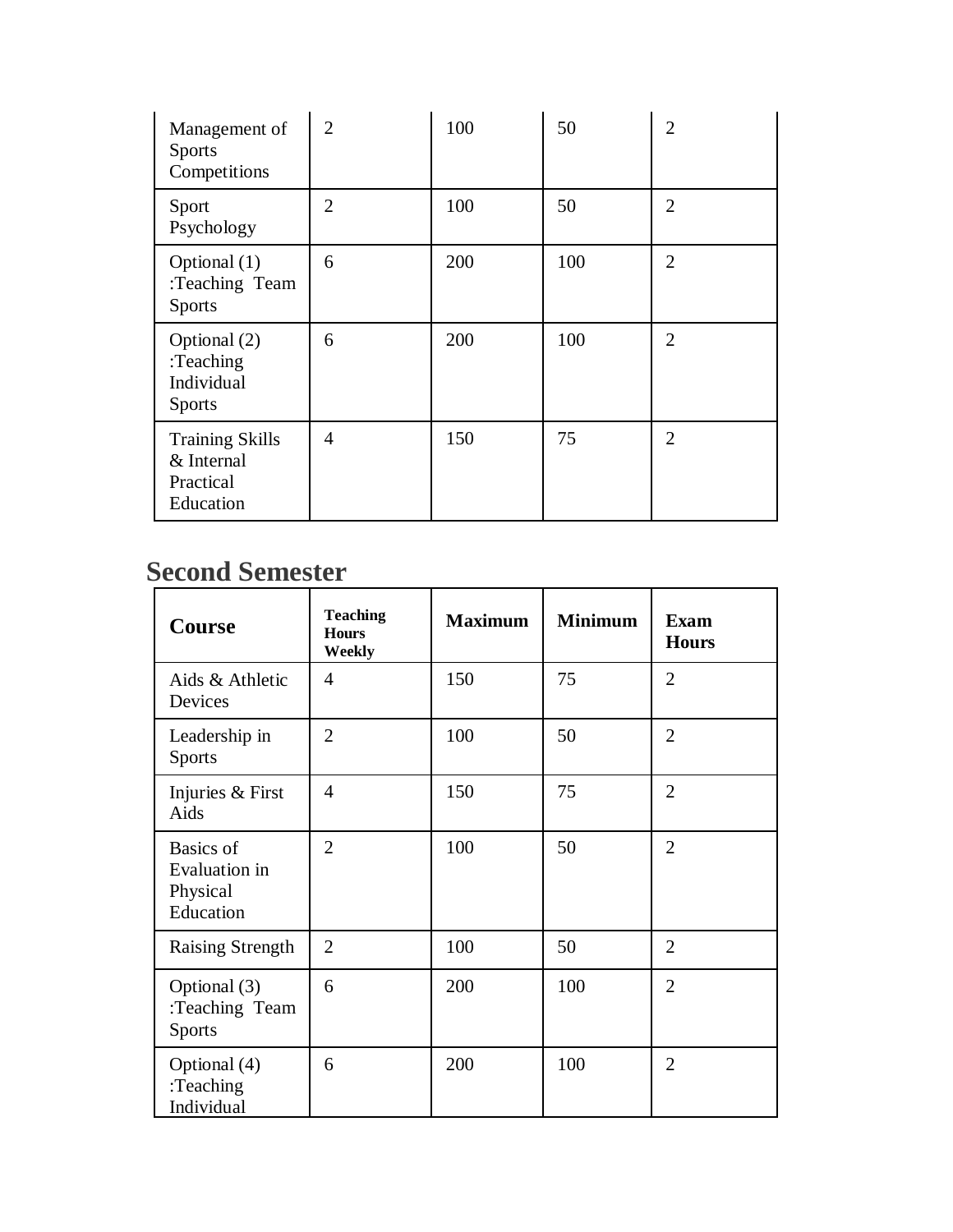| <b>Sports</b>                      |   |     |    |  |
|------------------------------------|---|-----|----|--|
| Field Training<br>for School Sport | 4 | 100 | 60 |  |
|                                    |   |     |    |  |
|                                    |   |     |    |  |
|                                    |   |     |    |  |

| Course                                                          | <b>Teaching</b><br><b>Hours</b><br>Weekly | <b>Maximum</b> | <b>Minimum</b> | <b>Exam</b><br><b>Hours</b> |
|-----------------------------------------------------------------|-------------------------------------------|----------------|----------------|-----------------------------|
| Curricula of<br>Physical<br>Education                           | $\overline{4}$                            | 200            | 100            | 3                           |
| Comparative<br><b>Education</b> and<br>Education<br>Systems     | $\overline{2}$                            | 100            | 50             | $\overline{2}$              |
| Scientific<br>Research of<br>Athletic<br>Management<br>Problems | $\overline{2}$                            | 100            | 50             | $\overline{2}$              |
| Principles of<br>Kinetic Analysis                               | $\overline{4}$                            | 150            | 75             | $\overline{2}$              |
| Kinetic Learning                                                | $\overline{2}$                            | 100            | 50             | $\overline{2}$              |
| Optional (5)<br>:Teaching Team<br><b>Sports</b>                 | 6                                         | 200            | 100            | $\overline{2}$              |
| Optional (6)<br>:Teaching<br><b>Individual Sports</b>           | 6                                         | 200            | 100            | $\overline{2}$              |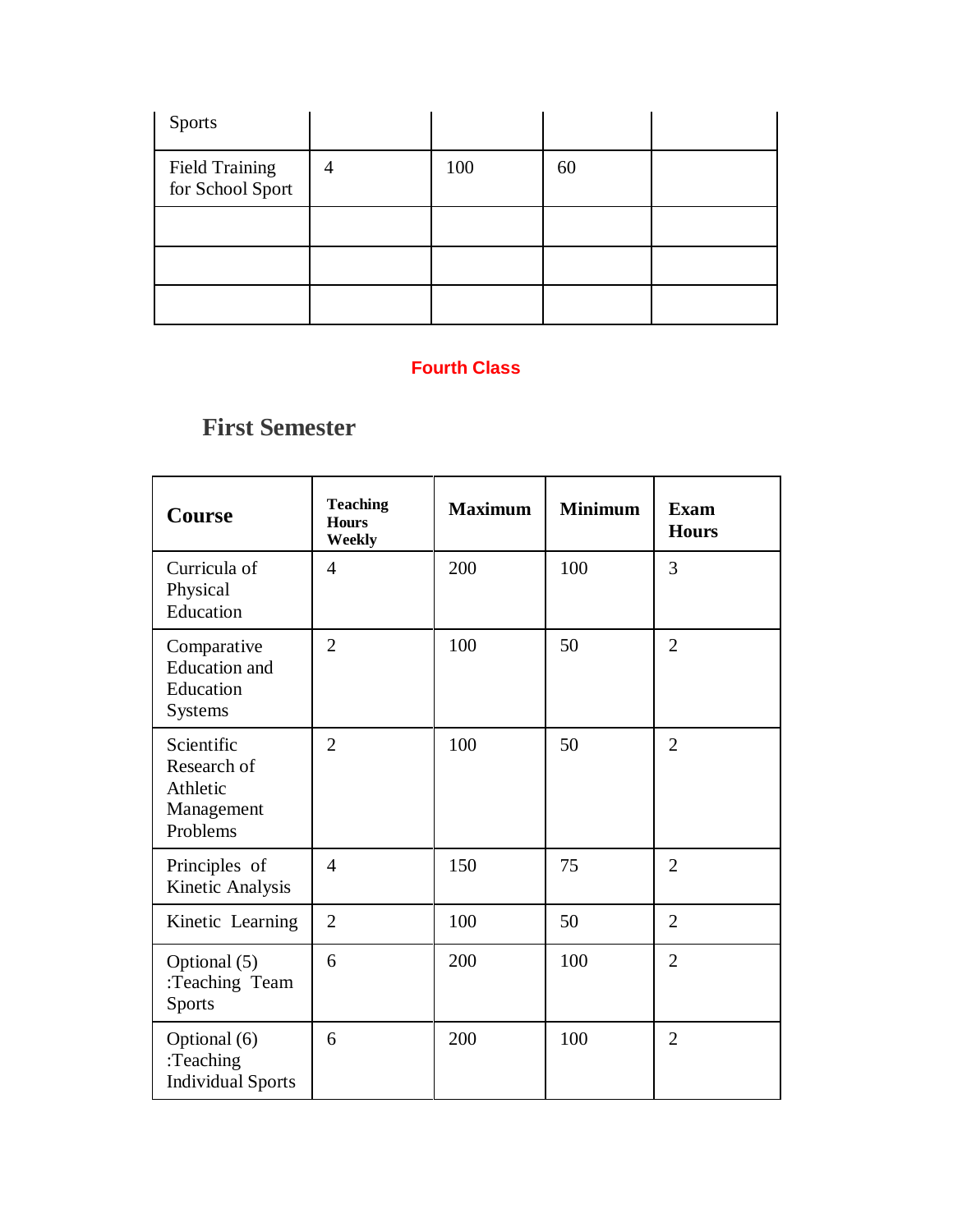| Field Training<br>for School Sport |  |  |
|------------------------------------|--|--|
|                                    |  |  |

| <b>Course</b>                                           | <b>Teaching</b><br><b>Hours</b><br>Weekly | <b>Maximum</b> | <b>Minimum</b> | <b>Exam</b><br><b>Hours</b> |
|---------------------------------------------------------|-------------------------------------------|----------------|----------------|-----------------------------|
| Methods of<br><b>Teaching Physical</b><br>Education (2) | $\overline{2}$                            | 100            | 50             | $\overline{2}$              |
| <b>Curricula of Scout</b>                               | $\overline{4}$                            | 150            | 75             | $\overline{2}$              |
| Principles of<br>Beginners'<br>Training                 | $\overline{2}$                            | 100            | 50             | $\overline{2}$              |
| Kinetic Education                                       | $\overline{4}$                            | 200            | 100            | 3                           |
| Nutrition for<br><b>Athletes</b>                        | $\overline{2}$                            | 100            | 50             | 3                           |
| Optional (7)<br>:Teaching Team<br><b>Sports</b>         | 6                                         | 200            | 100            | $\overline{2}$              |
| Optional (8)<br>:Teaching<br><b>Individual Sports</b>   | 6                                         | 200            | 100            | $\overline{2}$              |
| Field Training for<br>School Sport                      | $\overline{4}$                            | 200            | 100            |                             |

# **Department: Athletic Training**

#### **Third Class**

| <b>Course</b>        | <b>Teaching</b><br><b>Hours</b><br>Weekly | <b>Maximum</b> | <b>Minimum</b> | <b>Exam</b><br><b>Hours</b> |
|----------------------|-------------------------------------------|----------------|----------------|-----------------------------|
| Athletic<br>Training |                                           | 100            | 50             | $\mathcal{D}_{\mathcal{A}}$ |
| Kinetics             |                                           | 200            | 100            |                             |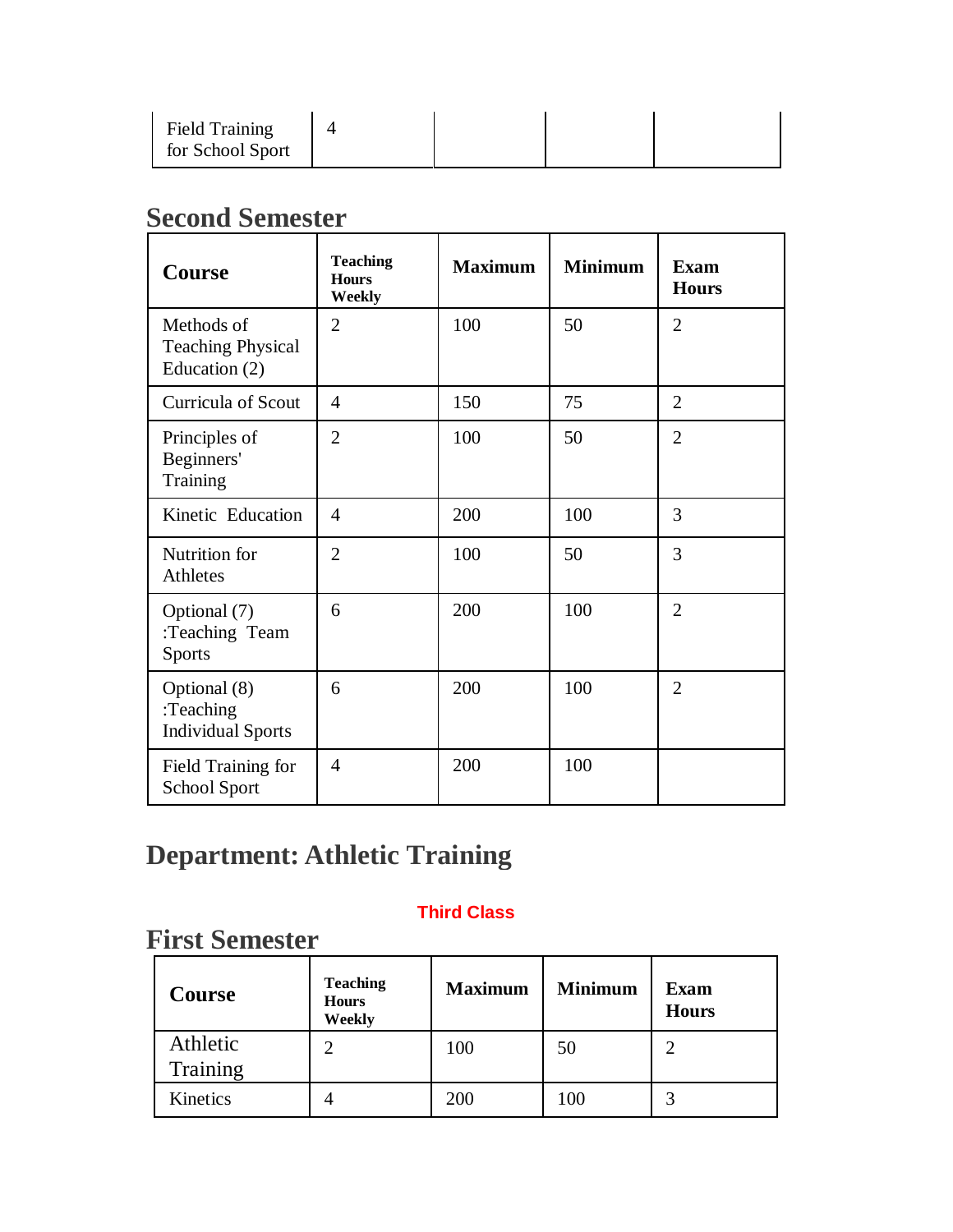| <b>Physical Fitness</b>                                        | $\overline{4}$ | 150 | 75  | $\overline{2}$ |
|----------------------------------------------------------------|----------------|-----|-----|----------------|
| Management of<br><b>Sports</b><br>Competitions                 | $\overline{2}$ | 100 | 50  | $\overline{2}$ |
| Sport<br>Physiology (2)                                        | $\overline{2}$ | 100 | 50  | $\overline{2}$ |
| Optional (1)<br>:Teaching Team<br><b>Sports</b>                | 6              | 200 | 100 | $\overline{2}$ |
| Optional (2)<br>:Teaching<br>Individual<br><b>Sports</b>       | 6              | 200 | 100 | $\overline{2}$ |
| <b>Training Skills</b><br>& Internal<br>Practical<br>Education | $\overline{4}$ | 150 | 75  | $\overline{2}$ |

| <b>Course</b>                                       | <b>Teaching</b><br><b>Hours</b><br>Weekly | <b>Maximum</b> | <b>Minimum</b> | <b>Exam</b><br><b>Hours</b> |
|-----------------------------------------------------|-------------------------------------------|----------------|----------------|-----------------------------|
| Aids $\&$<br>Athletic<br>Devices                    | $\overline{4}$                            | 150            | 75             | $\overline{2}$              |
| Leadership<br>in Sports                             | $\overline{2}$                            | 100            | 50             | $\overline{2}$              |
| Injuries & First<br>Aids                            | $\overline{4}$                            | 150            | 75             | $\overline{2}$              |
| Basics of<br>Evaluation in<br>Physical<br>Education | $\overline{2}$                            | 100            | 50             | 3                           |
| Planning of<br>Athletic<br>Training                 | $\overline{2}$                            | 100            | 50             | 3                           |
| Optional (3)<br>:Teaching Team                      | 6                                         |                |                |                             |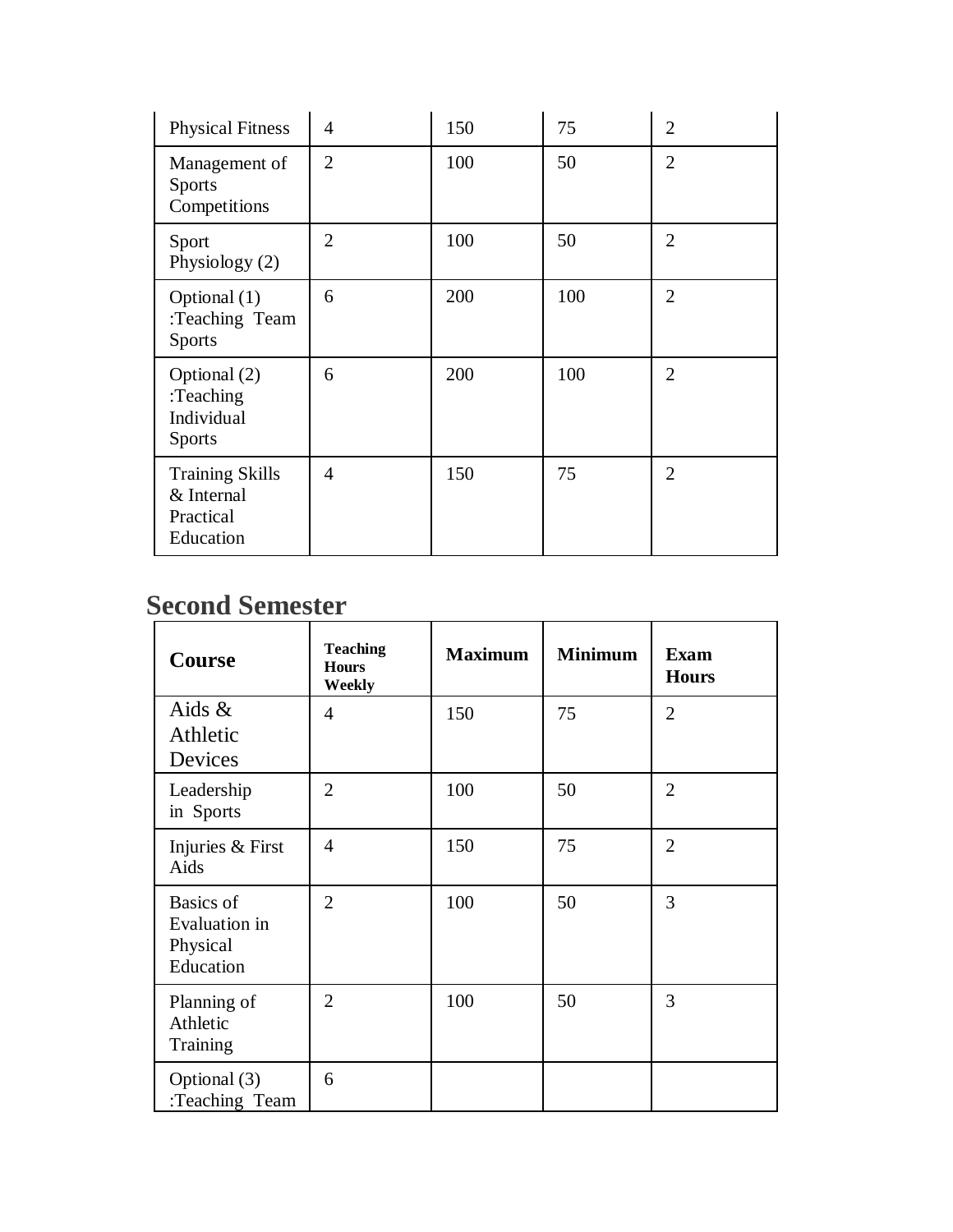| <b>Sports</b>                                            |   |     |    |  |
|----------------------------------------------------------|---|-----|----|--|
| Optional (4)<br>:Teaching<br>Individual<br><b>Sports</b> | 6 |     |    |  |
| <b>Field Training</b><br>of Athletic<br>Training         | 4 | 100 | 60 |  |

## **First Semester**

| Course                                                          | <b>Teaching</b><br><b>Hours</b><br>Weekly | <b>Maximum</b> | <b>Minimum</b> | <b>Exam</b><br><b>Hours</b> |
|-----------------------------------------------------------------|-------------------------------------------|----------------|----------------|-----------------------------|
| Athletic<br>Training (2)                                        | $\overline{4}$                            | 200            | 100            | 3                           |
| Stimulants in<br><b>Sports</b>                                  | $\overline{2}$                            | 100            | 50             | $\overline{2}$              |
| Scientific<br>Research of<br>Athletic<br>Management<br>Problems | $\overline{2}$                            | 100            | 50             | $\overline{2}$              |
| Principles of<br>Kinetic Analysis                               | $\overline{4}$                            | 150            | 75             | $\overline{2}$              |
| Kinetic Learning                                                | $\overline{2}$                            | 100            | 50             | $\overline{2}$              |
| Optional (5)<br>:Teaching Team<br>Sports                        | 6                                         |                |                |                             |
| Optional (6)<br>:Teaching<br><b>Individual Sports</b>           | 6                                         |                |                |                             |
| Field Training of<br><b>Athletic Training</b>                   | $\overline{4}$                            |                |                |                             |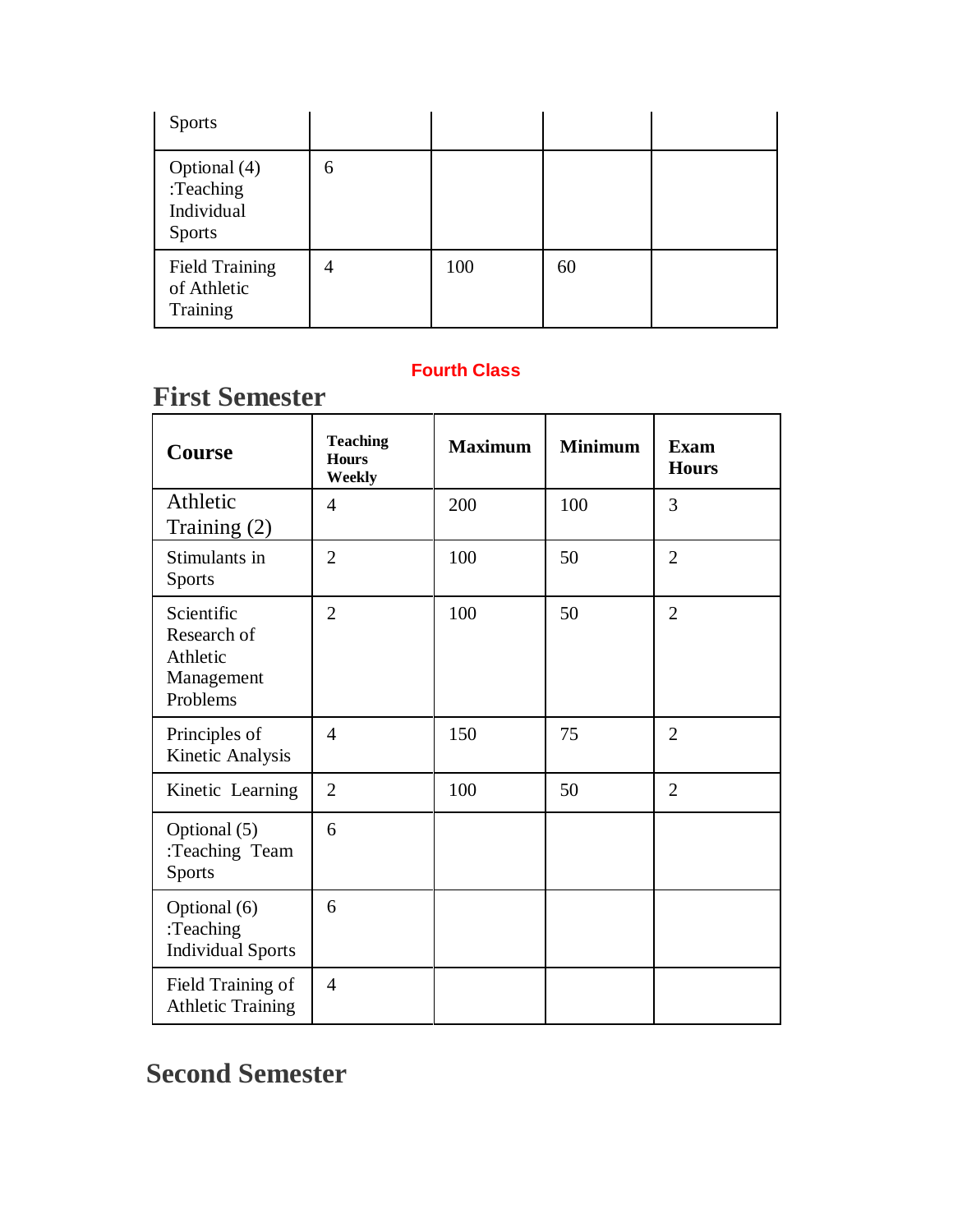| <b>Course</b>                                            | <b>Teaching</b><br><b>Hours</b><br>Weekly | <b>Maximum</b> | <b>Minimum</b> | <b>Exam</b><br><b>Hours</b> |
|----------------------------------------------------------|-------------------------------------------|----------------|----------------|-----------------------------|
| Evaluation of<br>Athletic<br>Training<br>Programs        | $\overline{4}$                            | 200            | 100            | 3                           |
| <b>Biomechanics</b>                                      | $\overline{4}$                            | 150            | 75             | $\overline{2}$              |
| Principles of<br>Beginners'<br>Training                  | $\overline{2}$                            | 100            | 50             | $\overline{2}$              |
| Psychology of<br>Training and<br>Competition             | $\overline{2}$                            | 100            | 50             | $\overline{2}$              |
| Nutrition for<br>Athletes                                | $\overline{2}$                            | 100            | 50             | $\overline{2}$              |
| Optional (5)<br>:Teaching Team<br>Sports                 | 6                                         | 400            | 200            | 6                           |
| Optional (6)<br>:Teaching<br>Individual<br><b>Sports</b> | 6                                         | 400            | 200            | 6                           |
| <b>Field Training</b><br>of Athletic<br>Training         | $\overline{4}$                            | 200            | 120            | $\overline{4}$              |

# **Department: Sport Management**

#### **Third Class**

| <b>Course</b>                                   | <b>Teaching</b><br><b>Hours</b><br>Weekly | <b>Maximum</b> | <b>Minimum</b> | <b>Exam</b><br><b>Hours</b> |
|-------------------------------------------------|-------------------------------------------|----------------|----------------|-----------------------------|
| Scientific Basis for<br><b>Sport Management</b> | $\mathcal{D}$                             | 100            | 50             |                             |
| Management of sports                            |                                           | 200            | 100            |                             |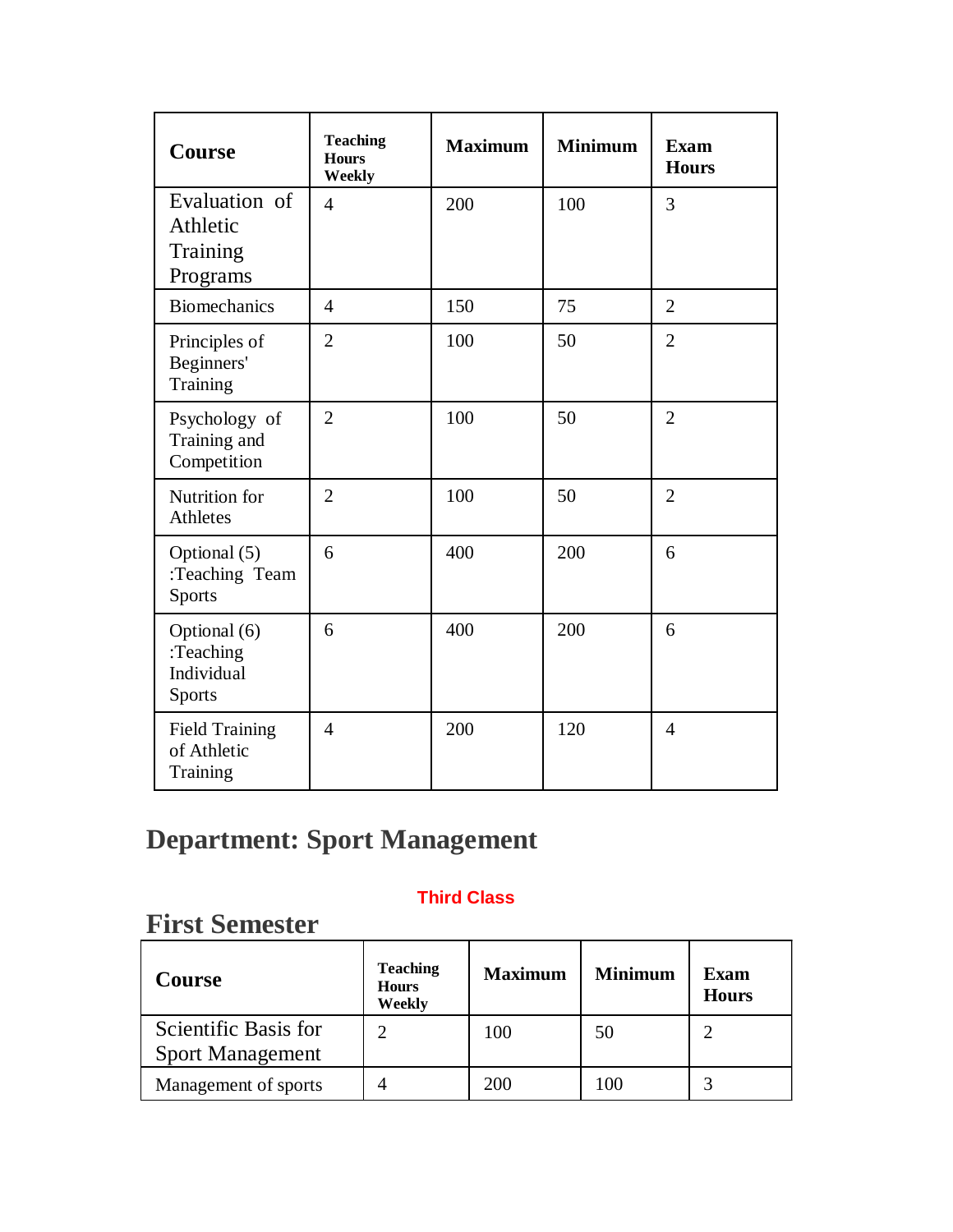| organizations                                                            |                |     |     |                |
|--------------------------------------------------------------------------|----------------|-----|-----|----------------|
| <b>Physical Fitness</b>                                                  | $\overline{4}$ | 150 | 75  | $\mathfrak{D}$ |
| <b>Management of Sports</b><br>Competitions                              | $\overline{2}$ | 100 | 50  | $\overline{2}$ |
| <b>Athletic Sociology</b>                                                | $\overline{2}$ | 100 | 50  | $\overline{2}$ |
| Optional (1)Management<br>and Arbitration of Team<br><b>Sports</b>       | 6              | 200 | 100 | $\overline{2}$ |
| Optional (2)Management<br>and Arbitration of<br><b>Individual Sports</b> | 6              | 200 | 100 | $\mathfrak{D}$ |
| Skills of Teaching $\&$<br><b>Internal Practical</b><br>Training         | $\overline{4}$ | 150 | 75  | $\mathfrak{D}$ |

| <b>Course</b>                                                            | <b>Teaching</b><br><b>Hours</b><br>Weekly | <b>Maximum</b> | <b>Minimum</b> | <b>Exam</b><br><b>Hours</b> |
|--------------------------------------------------------------------------|-------------------------------------------|----------------|----------------|-----------------------------|
| Aids & Athletic<br>Devices                                               | 4                                         | 150            | 75             | $\overline{2}$              |
| Leadership in Sports                                                     | $\overline{2}$                            | 100            | 50             | $\overline{2}$              |
| Injuries & First Aids                                                    | 4                                         | 150            | 75             | 1                           |
| Basics of Evaluation in<br><b>Physical Education</b>                     | $\overline{2}$                            | 100            | 50             | $\overline{2}$              |
| Psychology of Training<br>and Competitions                               | $\overline{2}$                            | 100            | 50             | 3                           |
| Optional (3)Management<br>and Arbitration of Team<br><b>Sports</b>       | 6                                         | 200            | 100            | $\overline{2}$              |
| Optional (4)Management<br>and Arbitration of<br><b>Individual Sports</b> | 6                                         | 200            | 100            | $\overline{2}$              |
| <b>Field Training for Sport</b><br>Management                            | $\overline{\mathcal{A}}$                  | 100            | 60             |                             |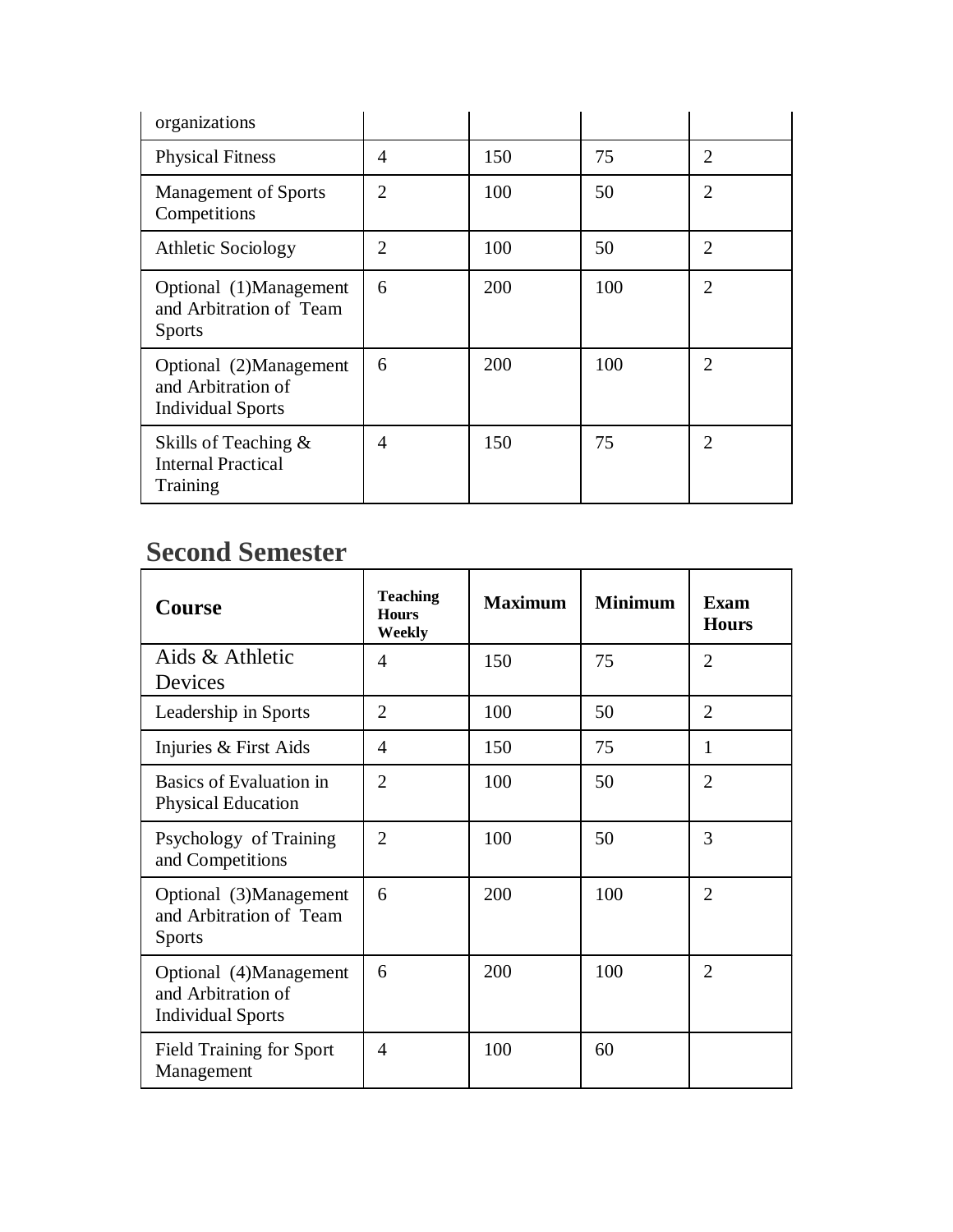### **First Semester**

| <b>Course</b>                                                            | <b>Teaching</b><br><b>Hours</b><br>Weekly | <b>Maximum</b> | <b>Minimum</b> | Exam<br><b>Hours</b> |
|--------------------------------------------------------------------------|-------------------------------------------|----------------|----------------|----------------------|
| <b>Sports Marketing</b>                                                  | 4                                         | 200            | 100            | 3                    |
| <b>Camps Management</b>                                                  | $\overline{2}$                            | 100            | 50             | $\overline{2}$       |
| Scientific Research of<br>Athletic Management<br>Problems                | $\overline{2}$                            | 100            | 50             | $\overline{2}$       |
| <b>Athletic Organizations</b>                                            | 4                                         | 200            | 100            | 3                    |
| Recreation and Spare<br>Times                                            | $\overline{2}$                            | 100            | 50             | $\overline{2}$       |
| Optional (5)Management<br>and Arbitration of Team<br><b>Sports</b>       | 6                                         | 200            | 100            | $\overline{2}$       |
| Optional (6)Management<br>and Arbitration of<br><b>Individual Sports</b> | 6                                         | 200            | 100            | $\overline{2}$       |
| <b>Field Training for Sport</b><br>Management                            | 4                                         |                |                |                      |

| <b>Course</b>                                                                    | <b>Teaching</b><br><b>Hours</b><br>Weekly | <b>Maximum</b> | <b>Minimum</b> | <b>Exam</b><br><b>Hours</b> |
|----------------------------------------------------------------------------------|-------------------------------------------|----------------|----------------|-----------------------------|
| Administrative<br>Development in                                                 | 2                                         | 100            | 50             | $\overline{2}$              |
| <b>Sports</b>                                                                    |                                           |                |                |                             |
| Organizing laws $\&$<br><b>Bylaws of Sport and</b><br><b>Youth Organizations</b> | 4                                         | 200            | 100            | 3                           |
| Principles of Beginners'<br>Training                                             | $\mathfrak{D}$                            | 100            | 50             | $\overline{2}$              |
| Sport Media & Public                                                             | 4                                         | 200            | 100            | $\mathcal{R}$               |